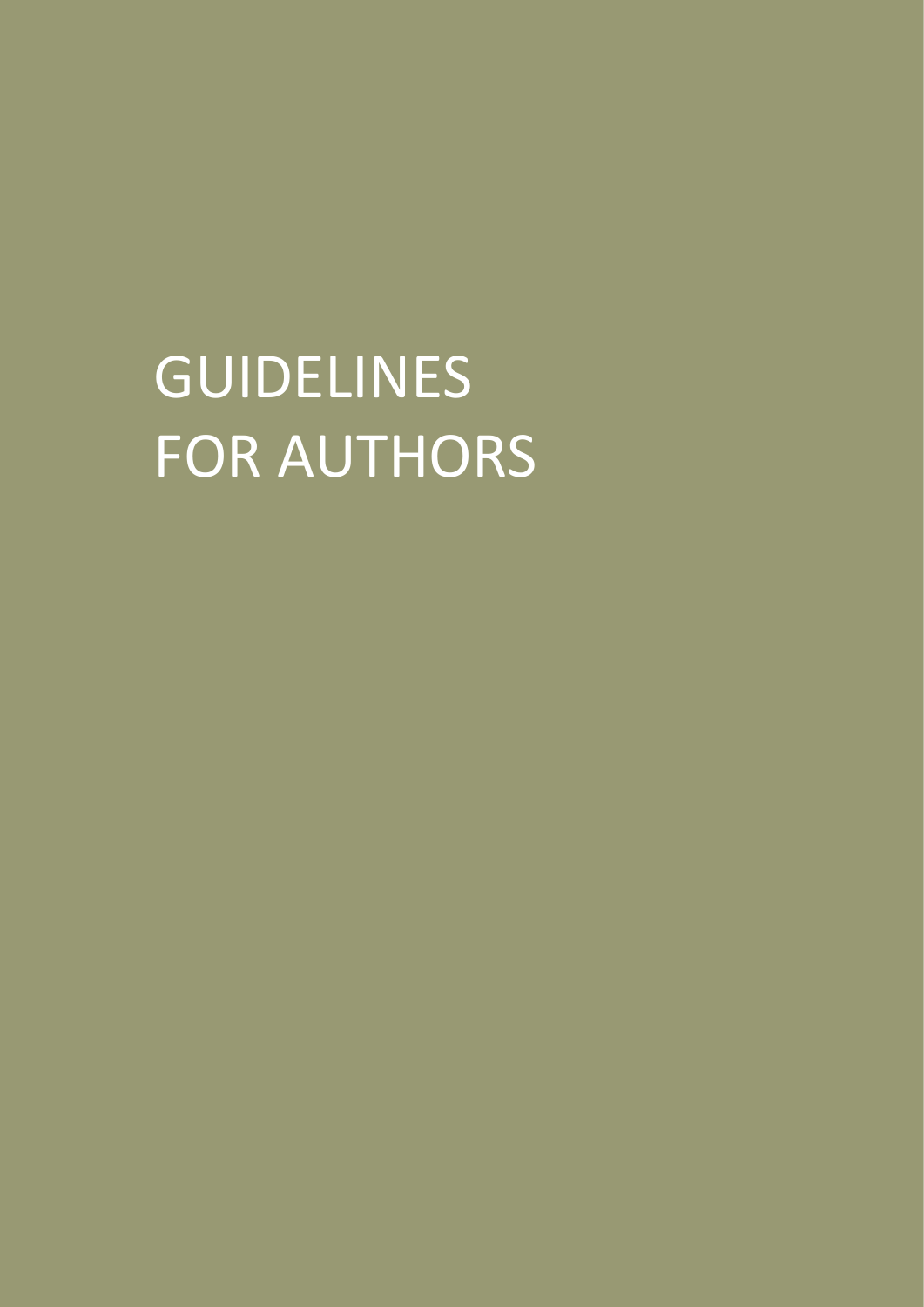# **PolHis**

## **GUIDELINES FOR AUTHORS**

### **CONTRIBUTIONS**

Authors must register as authors on the journal's website in order to submit their works and follow the instructions on the screen. Should you have any problems accessing the site, feel free to contact us at **redaccion@polhis.com.ar**

Authors must follow the journal instructions listed below. Only manuscripts that adhere to these guidelines will be considered for review and/or publication. Manuscripts not submitted in accordance with journal instructions will be returned to authors for modification.

- 1. Contributions must be original and unpublished, that is, they should not be published in part or in whole, nor should they be under consideration for publication in press elsewhere.
- 2. Manuscripts must adhere to the reference and style guidelines described herein.
- 3. If you submit your manuscript to a peer-reviewed section of the journal, follow the instructions to Ensure an anonymous review.
- 4. A complementary file must be submitted along with the manuscript. This file must include the title of the manuscript and the information about the author(s) (full name, affiliations, postal address, phone number, and personal and/or professional email address). The file must also include a brief résumé in English (no more than 7 lines long) containing the author(s)' area of expertise and previous related works. If the manuscript is a rewriting of a previous work (such as a conference presentation) the author(s) must clarify this in the complementary file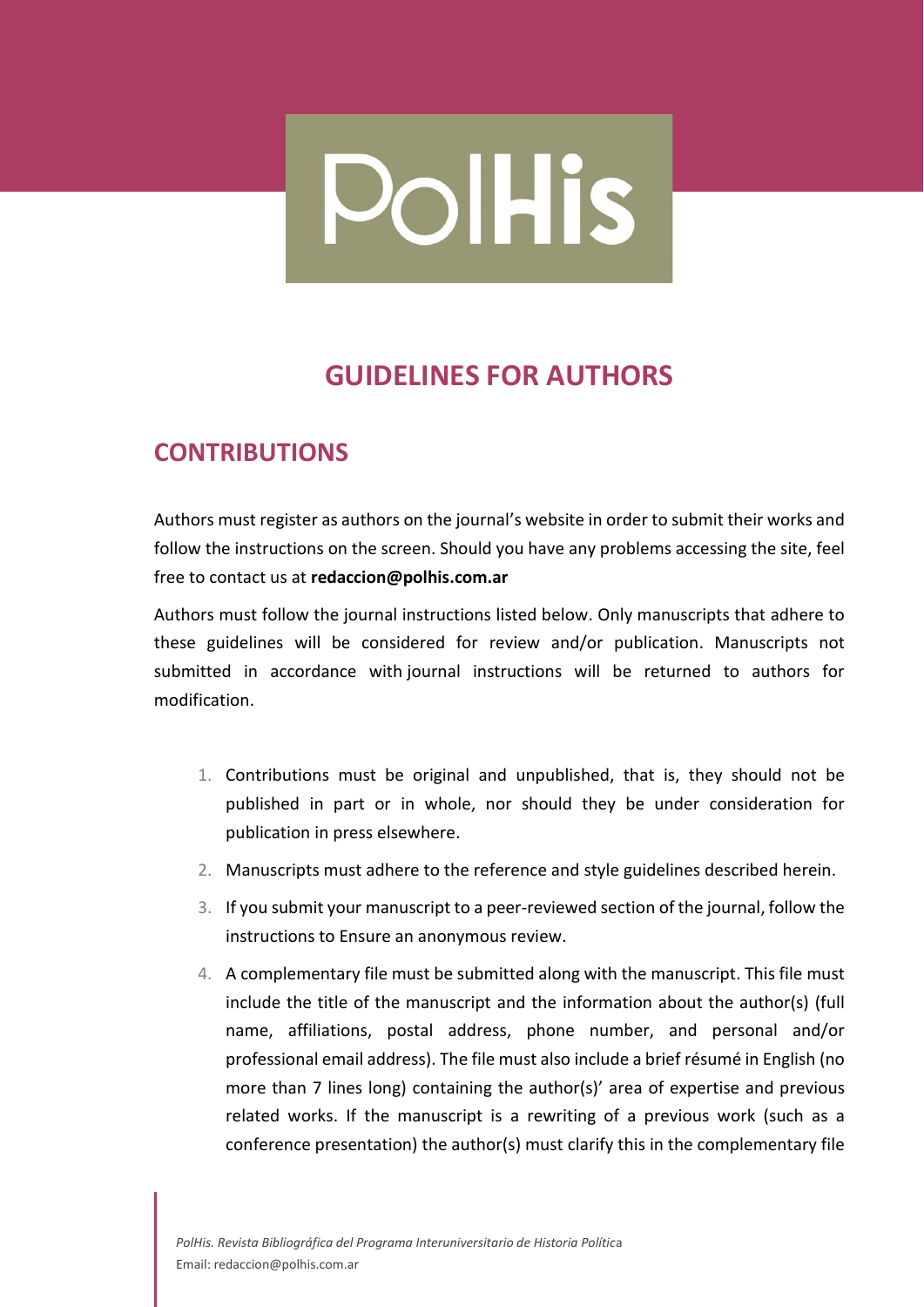and include the information in a footnote, placing the superscript after the title, once the peer-review process is over.

#### **FORMAT**

Manuscripts must be formatted in APA style (American Psychological Association, 6th edition, available at [https://blog.apastyle.org/apastyle/apa-style-blog-6th-edition](https://blog.apastyle.org/apastyle/apa-style-blog-6th-edition-archive.html)[archive.html\)](https://blog.apastyle.org/apastyle/apa-style-blog-6th-edition-archive.html).

Text must be 1.5 spaced and in 12 point, Times New Roman font. Paragraphs must be automatically spaced at 6 points. Headings must be in bold and aligned to the left. Do not lock capitalize, underline or italicize headings. Do not end headings with a period. If you need to number headings, you should use Arabic numerals and avoid their combination with letters (e.g., 1.1. instead of 1.a., 1-A or similar).

If you use an abbreviation referring to an archive or institution in the body or footnotes, present the full version of the term followed by its abbreviation in parentheses the first time it appears, e.g., Archivo General de la Nación (AGN).

The following abbreviations should be used:

Comp., Comps.: Compiler, Compilers Coord., Coords.: Coordinator, Coordinators Ed., Eds.: Editor, Editors Dir., Dirs.: Director, Directors ed.: edition rev. ed.: revised edition p.: page pp.: pages N/D.: no data n.d.: no date n.p.: no place N.pag.: no page fol.: following

When citing persons/authors, except when citing authors in parentheses, use the name and surname the first time they appear. In subsequent citations, use only the surname.

If you include photos, figures (drawings, maps, sketches, etc.), charts and tables, number them correlatively and provide their sources. Submit these graphic elements in (a) separate file(s) in their original format (tif, gif, jpg, xls, etc.). Above an element, place the number of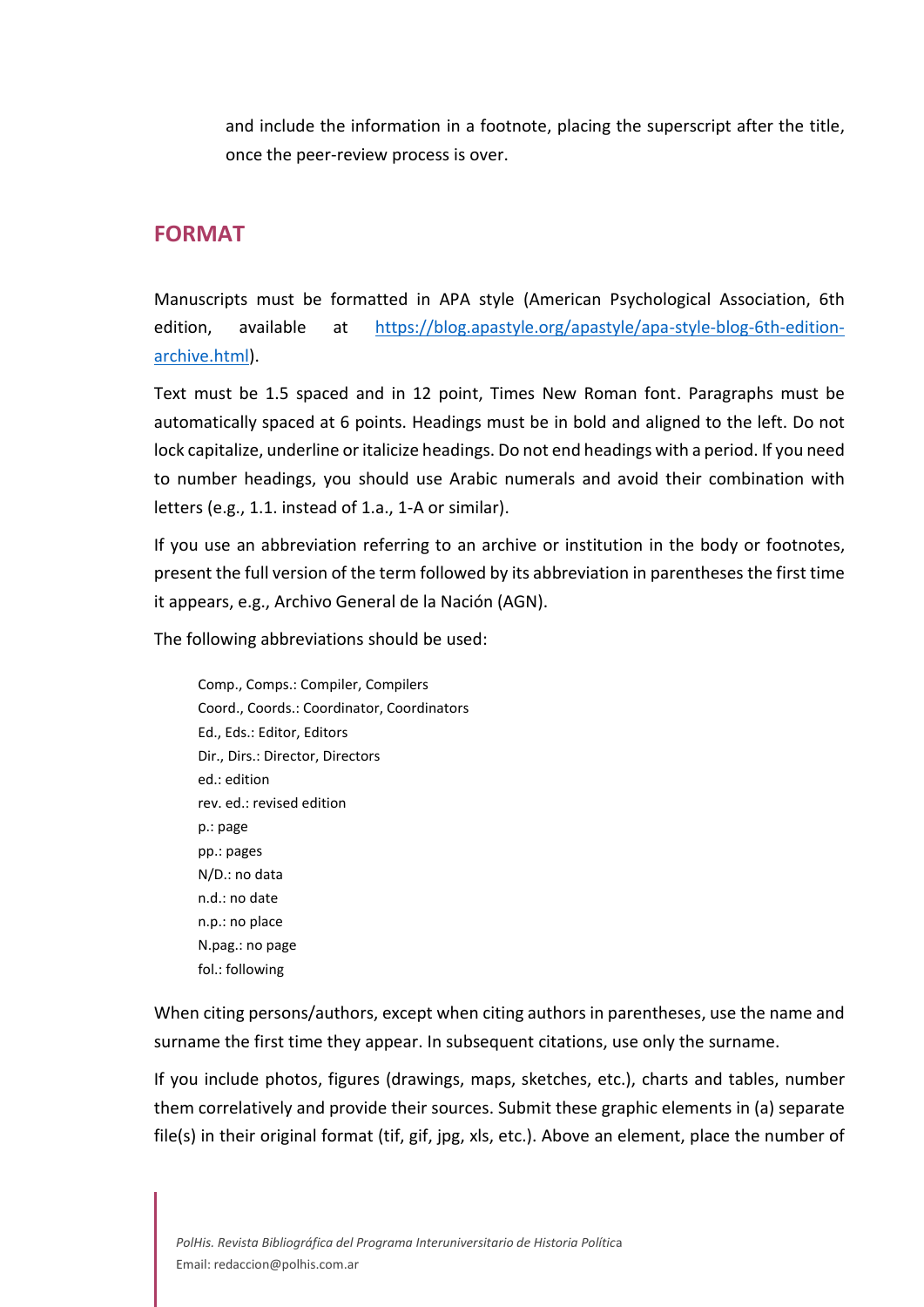element (e.g., Table 2) followed by its title. Below an element, include the source and authors. In the manuscript's body, indicate where the elements should be placed. Authors can include up to 10 graphic elements in total. All elements are required to have a minimum resolution of 300 dpi.

Insert in-text references using APA's Author-year-page style.

Enclose in-text citations within quotation marks. Do not italicize in-text citations. Always include their source using Author-year-page style. If a quotation consists of fewer than 40 words, incorporate it into the text and place a parenthetical citation immediately after the quotation. If a quotation contains 40 words or more, start a block quotation on a new line. Do not enclose block quotations within quotation marks. Block quotations must be double-spaced and indented 0.5 in. from the left margin. Use an ellipsis (without parentheses) to indicate that words have been omitted within a quotation. If a full sentence is omitted from a quotation, use four periods (without parentheses) to indicate the omission. Ellipses should be avoided both at the beginning and the end of a quotation, even if material has been omitted. Use square brackets, not parentheses, in order to insert an addition or explanation. When citing works, include the author's surname, year of publication and page.

Here are some examples of in-text citation:

According to Laura Rodríguez "primary schools in many places of our country, such as the national territories, were not as secular as it was claimed" (2013, p. 2).

In 2013, Laura Rodríguez explained that "primary schools in many places of our country, such as the national territories, were not as secular as it was claimed" (p. 2).

It is true that "primary schools in many places of our country, such as the national territories, were not as secular as it was claimed" (Rodríguez, 2013, p. 2).

If a quotation is longer than one page, use "pp." and a hyphen between the page numbers.

For a work with two authors, use the following style:

Machado and Rodríguez (2015) claim that …

*or*

… (Machado and Rodríguez, 2015, p. 2)

For a work with three to five authors, include the name of every author only in the first citation. In subsequent citations, include only the name of the first author, followed by "*et al*."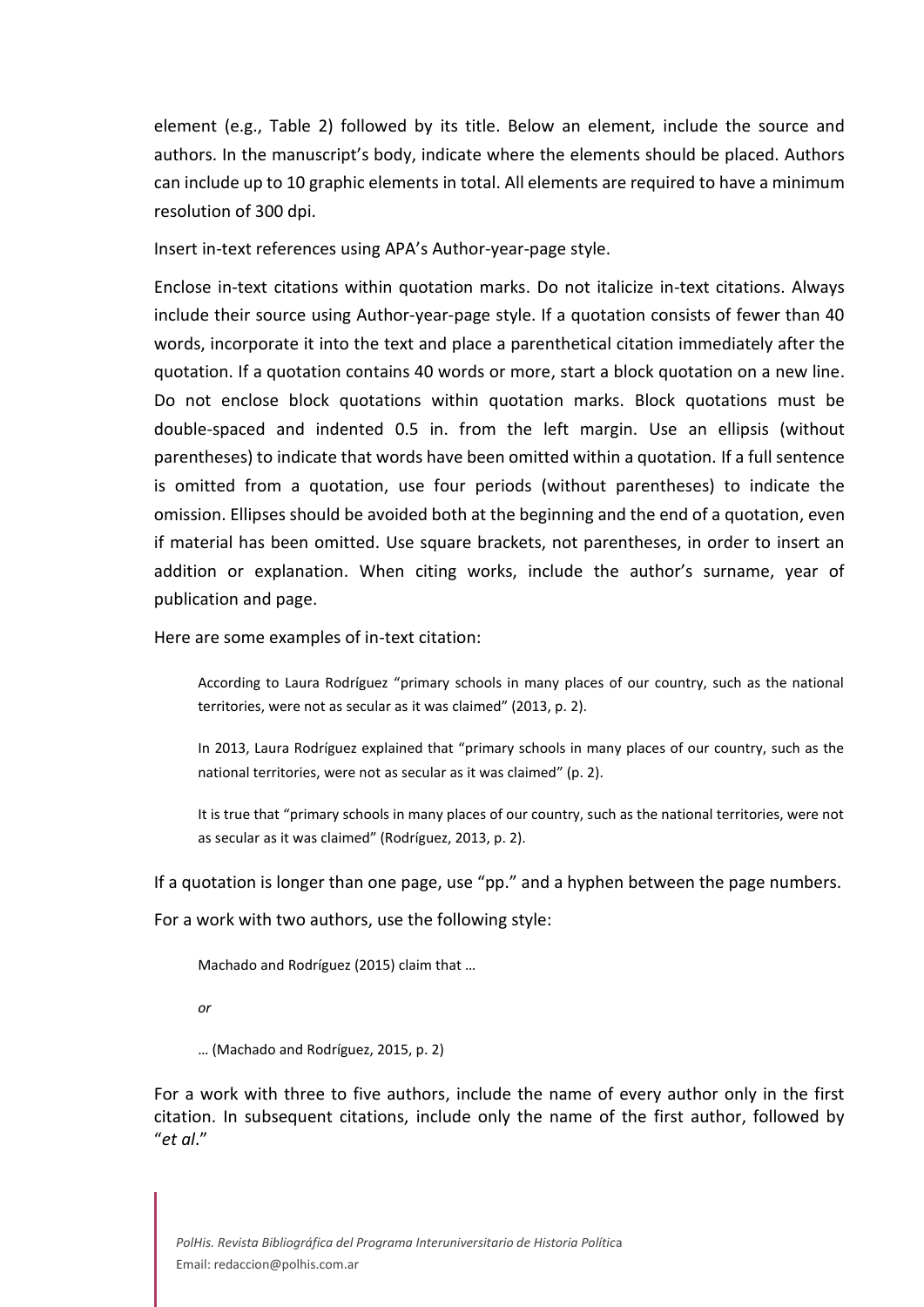Juan Carlos Garavaglia, Juan Pro Ruiz and Eduardo Zimmermann (2012) claim that…

As Garavaglia *et al.* (2012, p. 8) point out, ...

For a work with six or more authors, include the name of only the first author plus "*et al*." in every citation.

When citing multiple works parenthetically, place the sources in alphabetical order.

These results are supported by many studies (Martínez, 2012; Portillo, 2014; Rodríguez; 2014 and Zapata, 2015).

For corporate authors, use the name of the entity instead of a surname. Provide the full name followed by its abbreviation in parentheses the first time it appears. In subsequent citations, use only the abbreviation.

The Policía Federal Argentina (PFA, 2016) revealed ...

Data revealed by PFA (2016) ...

When citing a secondary source (a source cited in a primary source) use the following style:

Silvina Jensen (cited in Rodríguez, 2016) holds that …

Explanatory notes must be included as single-spaced footnotes. Number explanatory notes consecutively using Arabic numerals from the beginning to the end of the manuscript. Do not include full references as footnotes, only the name of the author(s) and year of publication. For example, "For more, see Rodríguez (2013); Jensen (2010)". If applicable, place the page number in the following style: Winter and Prost (2008, pp. 26-27). Avoid the use of "ibid.", "ibidem" and "op. cit." in the body and footnotes.

Unpublished works must be cited as footnotes in the following style:

#### **Newspaper articles**

Author, "Article title", in *Newspaper name*, date.

If there is no author: "Article title", in *Newspaper name*, date. "Bandera Popular", in *La Prensa*, November 12, 1902.

#### **Journal articles**

Author, "Article title", in *Journal name* No, date.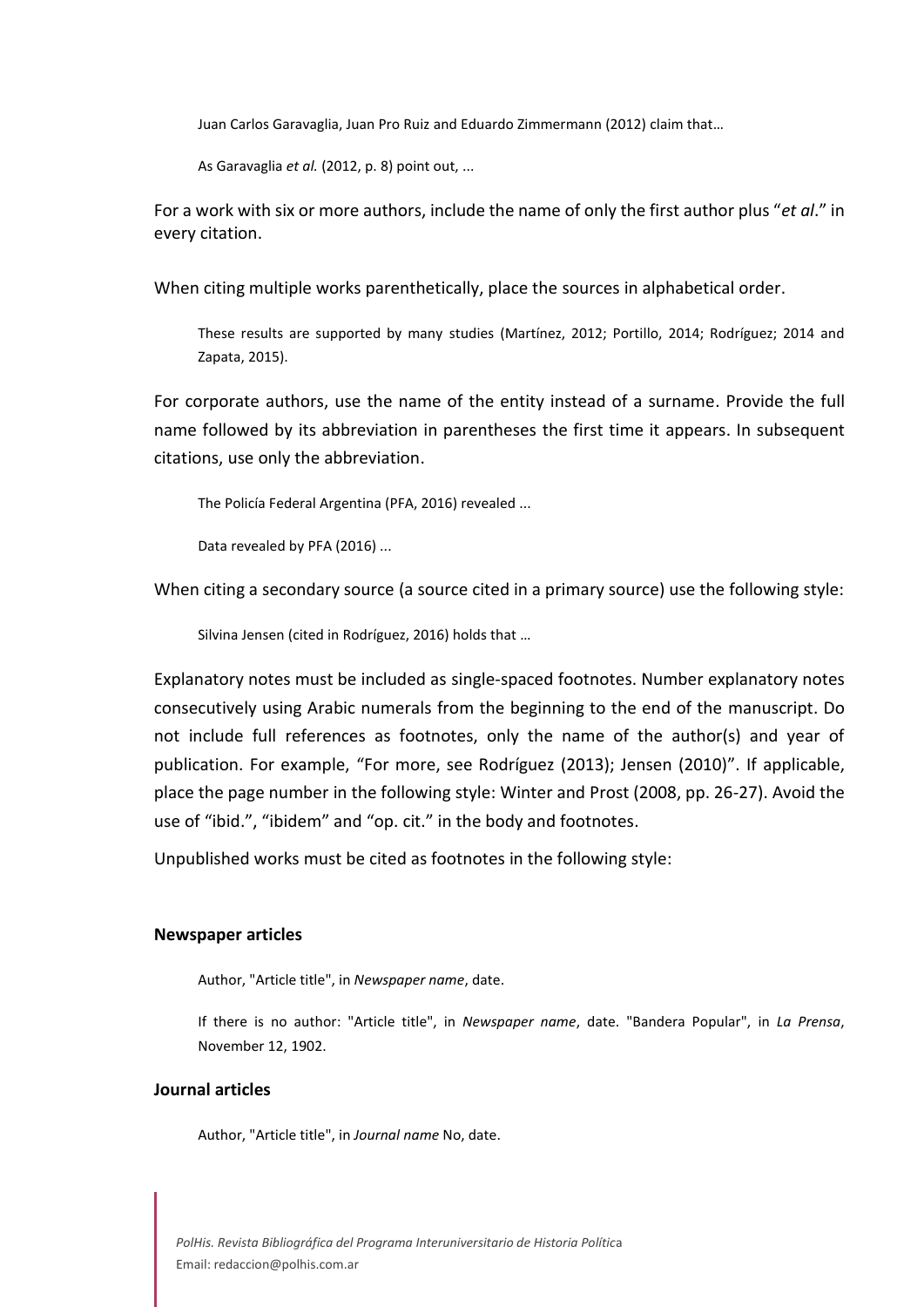If there is no author: "Article title", in *Journal name* No, date.

#### **Archives**

Archive name, box, document No, author, document title or description, date.

Archivo General de la Nación, Documentos Asamblea Constituyente. Argentina, October 24, 1812.

#### **Interviews**

Interviewee's name, personal communication with (interviewer's name), place, date.

Antonio Cafiero, personal communication with Marcos Novaro, Buenos Aires, November 15, 2005.

Published works—except for newspapers and journals—must be cited as footnotes and in the reference list following the criteria used for references.

At the end of the manuscript, insert a reference list including all the bibliography (do not include unpublished works). Order the reference list entries alphabetically by author and apply a hanging indent of 0.5 in. to each of them. If the references have the same author, place them in chronological order, the earliest first, and use the name of the author in every entry. Do not replace the name of the author by a line, a hyphen or similar. If the references have the same author and year of publication, insert a lowercase letter after the year. For a work with multiple authors, include the names of every author. Do not use expressions like "et al." or similar. Do not enclose the titles of chapters, journal articles or conference presentations within quotation marks. Do not use abbreviations for publishers (such as NYU). All references and published works must be included in the following style:

#### **Books**

James, D. (1990). *Resistencia e integración. El peronismo y la clase trabajadora argentina, 1946-1976.* Buenos Aires: Sudamericana.

#### **Books with two authors**

Agañaraz, V. and Casas, J. (2011). *Memorias de otro territorio. Genocidio y control social. La dictadura en San Juan*. San Juan: Editorial Fundación de la Universidad.

Fradkin, R. and Gelman, J. (Comps.) (2008). *Desafíos al Orden. Política y sociedades rurales durante la Revolución de Independencia*. Rosario: Prohistoria.

#### **Book chapters**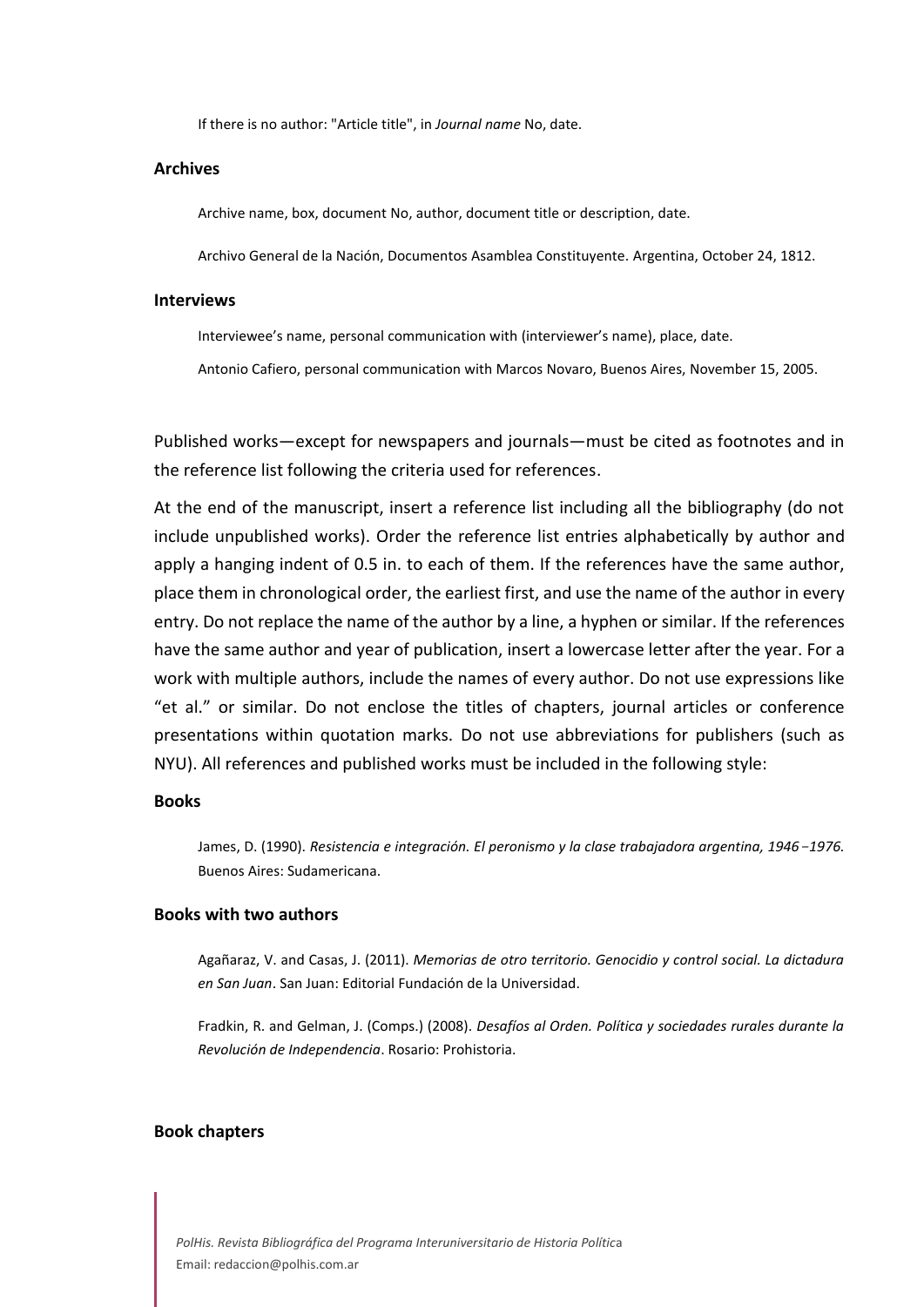Amaral, S. (1993). El avión negro: retórica y práctica de la violencia. In S. Amaral and M.B. Plotkin, *Perón, del exilio al poder* (pp. 69-94). Buenos Aires: Cántaro.

Rabinovich, A. (2015). Las guerras civiles rioplatenses: violencia armada y configuraciones identitarias (1814-1852). In F. Lorenz (Comp.), *Guerras de la Historia Argentina*. Buenos Aires: Ariel.

#### **Journal articles**

Gerchunoff, P. and Torre, J. T. (1996). La política de liberalización económica en la administración de Menem. *Desarrollo Económico*, 36 (143), 733--‐67.

#### **Articles - online**

Rebagliati, L. (2014). Negros y mulatos pobres en Buenos Aires (1786-1821). *Quinto Sol, Revista de Historia*, 18 (1), 1-22. Retrieved from http://cerac.unlpam.edu.ar/index.php/quintosol/article/view/834

Zubizarreta, I. (2007). Las antinomias entre unitarios y federales en Argentina: un desafío a superar. *Nuevo Mundo Mundos Nuevos. École de Hautes Études en Sciences Sociales*, 7. DOI: 10.4000/nuevomundo.8682

#### **Conference presentations**

Bonaudo, M. (2012). Los dilemas del sufragio y la representación en el reformismo notabiliar finisecular. Argentina 1890-1902. Presented at the VII Jornadas de Historia Política. Tandil, September 6-7, Facultad de Humanidades, Universidad Nacional del Centro.

#### **Paper published in conference proceedings**

Pérez, A. (2004). Un estudio exploratorio sobre las políticas públicas en La Pampa en la década de 1930. In XI Jornadas de Investigación de la Facultad de Ciencias Humanas. Santa Rosa, August 29-30, pp. 169-173.

#### **Unpublished dissertation**

Poy, L. (2013). Tiempos difíciles. Huelgas, sociedades de resistencia y militancia política en la ciudad de Buenos Aires, 1888--‐1896 (Doctoral dissertation). Universidad de Buenos Aires, Buenos Aires.

#### **Dissertation - online**

Poy, L. (2013). Tiempos difíciles. Huelgas, sociedades de resistencia y militancia política en la ciudad de Buenos Aires, 1888 - 1896 (Doctoral dissertation). Retrieved from http://www…